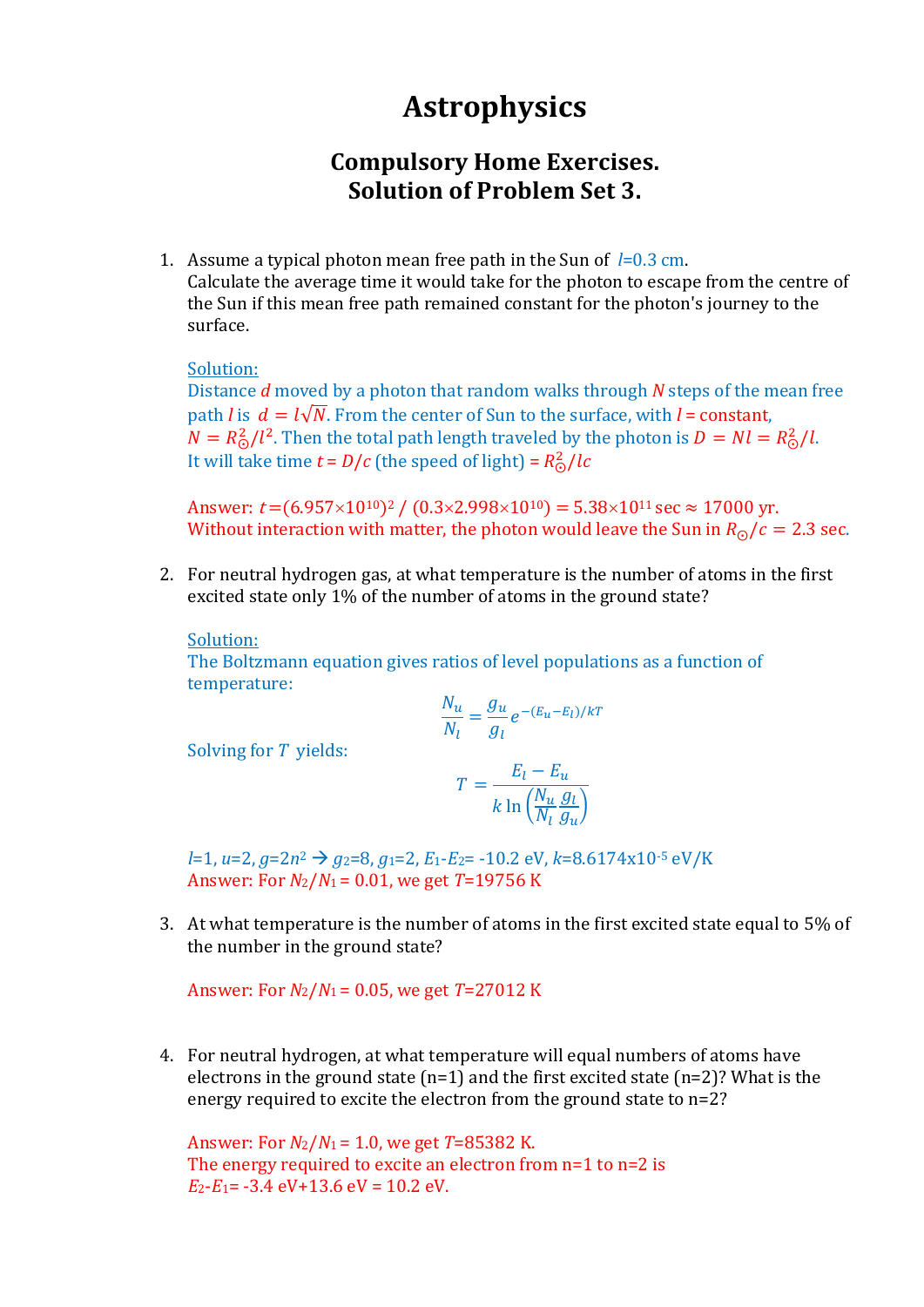5. As temperature approaches  $\infty$ , what is the predicted distribution of electrons in each orbital according to the Boltzmann equation? Will this be the distribution that actually occurs? Why or why not?

Solution:

If  $T\rightarrow\infty$ , the Boltzmann equation approaches the ratio of the statistical weights:

$$
\frac{N_u}{N_l} = \frac{g_u}{g_l} e^{-(E_u - E_l)/kT} \rightarrow \frac{g_u}{g_l} = \frac{n_u^2}{n_l^2}
$$

However, this will not be the distribution that actually occurs at  $T\rightarrow\infty$  because at such high temperatures all of the hydrogen atoms will have ionized!

6. What are the ionization energy of hydrogen, and the first and the second ionization energies of Helium? Give the numbers and explain in words.

The ionization energy of hydrogen is the energy required to remove the electron from the ground state – a transition from *n*=1 to *n*=inf, which simply corresponds to the energy of the ground state: 13.6 eV.

For Helium, the first and the second ionization energies are 24.6 eV and 54.4 eV, respectively, much higher than for hydrogen. This is because the nucleus of Helium has 2 protons attracting the electrons instead of 1, and the electrons are being removed from the same orbital as in hydrogen's case.

The second ionization energy of helium is  $2<sup>2</sup>$  times larger than the ionization energy of hydrogen:  $13.6\times4=54.4$  eV. However, for the first ionization energy of 24.6 eV of helium it seems no one was able to formulate any successful formula.

7. Consider your results from above as well as your answer to Problem 5. Would you expect a significant number of Hydrogen atoms to be ionized at T=10000 K? At 40000 K? Why or why not?

Answer: in Problem 4 you could find, using the Boltzmann equation, that at T=85000 K only half of the atoms have been excited to n=2. This transition requires energy of 10.2 eV, while 13.6 eV is needed to ionize hydrogen. Consequently, based solely on the answers to above problems 2–4, NO significant number of hydrogen atoms would be expected to be ionized at just 10000 K and even 40000 K.

8. Calculate the fraction of atoms that would be ionized in a stellar atmosphere of pure hydrogen at T=8000K. What about an atmosphere at T=12000K? Assume the electron pressure is constant,  $P_e$ =200 dyn/cm<sup>2</sup>.

### Solution:

The Saha equation gives the ratio of the total number of ions (*N*+) to the total number of neutral atoms (*N*0) as a function of temperature *T* and electron pressure *P*e:

$$
\log \frac{N^+}{N^0} = \log \frac{u^+}{u^0} + \log 2 + \frac{5}{2} \log T - \chi_{ion}\theta - \log P_e - 0.48
$$
  

$$
\log \frac{N^+}{N^0} = \log u^+ - \log u^0 + \log 2 + \frac{5}{2} \log T - \chi_{ion}\theta - \log P_e - 0.48
$$